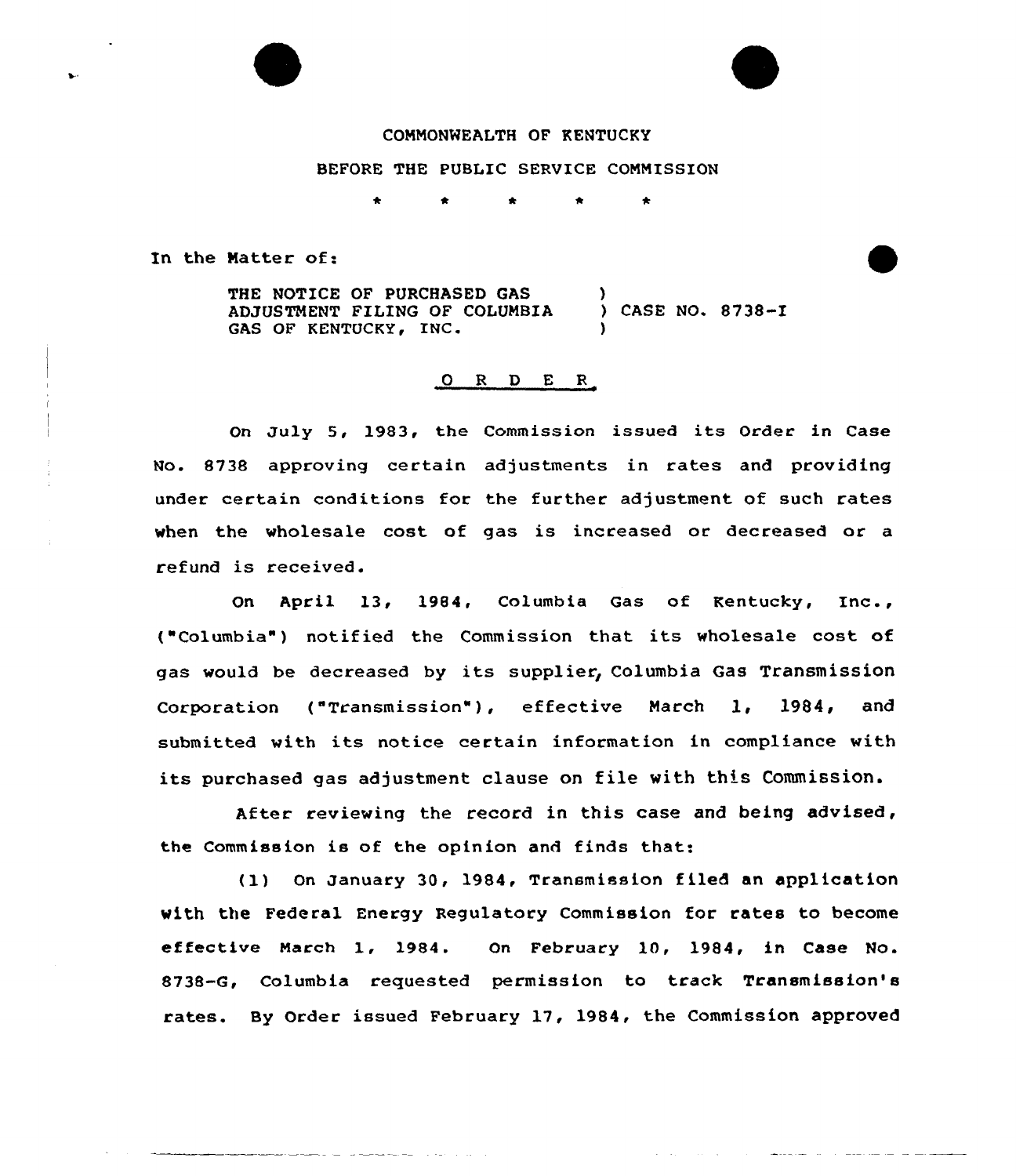Columbia's filing effective March 1, 1984. Subsequent to Columbia placing these rates into effect, Transmission filed on April 4, 1984, revised tariffs to be effective March 1, 1984.

(2) Columbia's notice of April 13, 1984, set out certain revisions in rates which Columbia proposed to place into effect, said rates being designed to pass on the wholesale decrease in price from its supplier in the amount of \$ 392,272 or 1.7 cents per Mcf.

(3) Due to the retroactive nature of Transmission's decrease, Columbia should report to the Commission any excess revenues collected during the period from March 1, 1984, to the date the proposed rates are implemented, along with a plan to refund any excess collections to its customers.

(4) Columbia's adjustment in rates under the purchased gas adjustment provisions approved by the Commission in its Order in Case No. 8738 dated July 5, 1983, is fair, just and reasonable and in the public interest and should be effective with gas supplied on and after March 1, 1984.

IT IS THEREFORE ORDERED that the rates in the Appendix to this Order be and they hereby are authorized effective with gas supplied on and after March 1, 1984.

IT IS FURTHER ORDERED that within 30 days of the date of this Order Columbia shall report to the Commission any excess revenues collected during the period from March 1, 1984, to the date the proposed rates are implemented, along with a plan to refund any excess collections.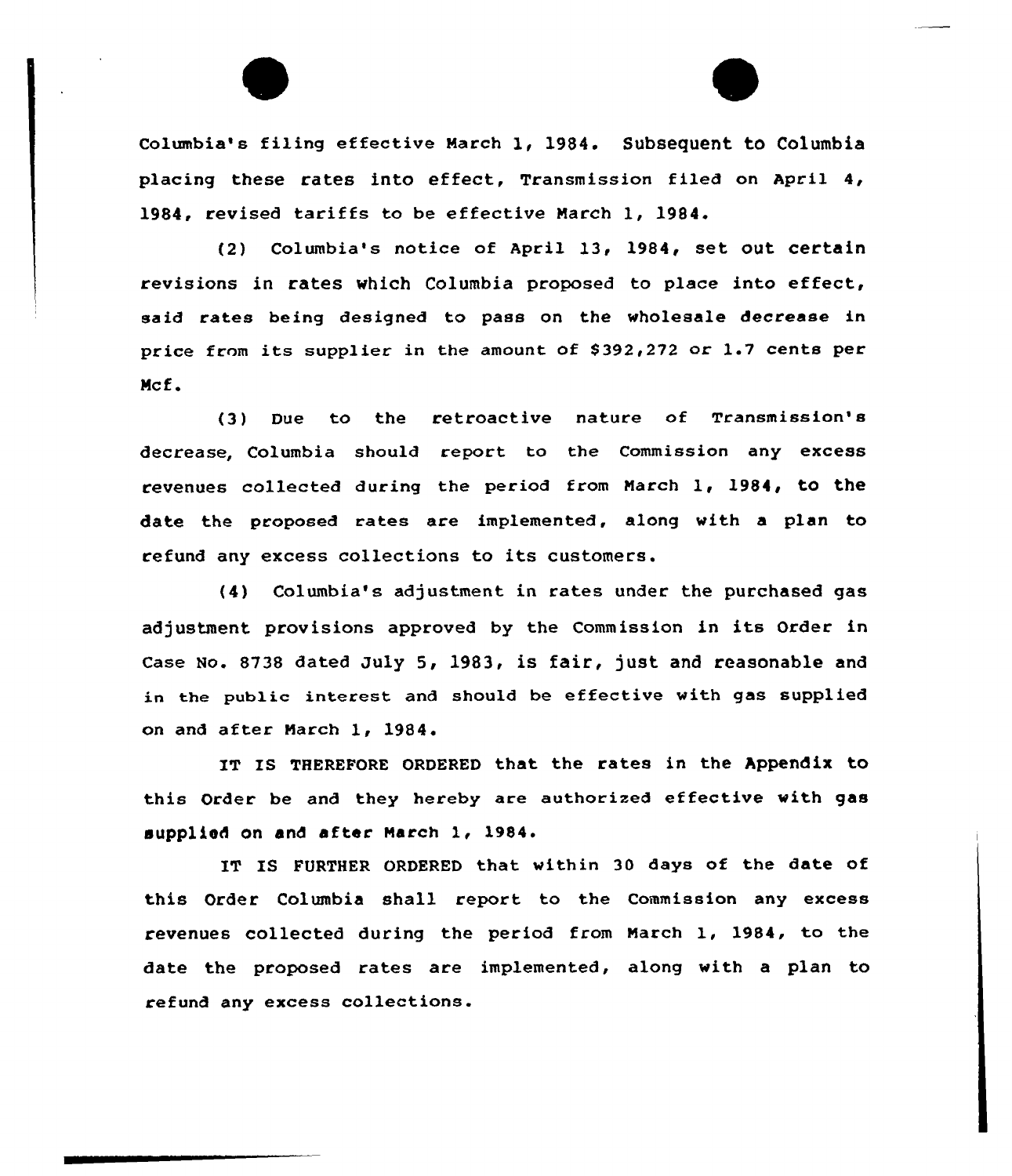

IT IS FURTHER ORDERED that within 30 days of the date of this Order Columbia shall file with this Commission its revised tariffs setting out the rates authorized herein.

Done at Frankfort, Kentucky, this 2nd day of Nay, 1984.

PUBLIC SERVICE CONNISSION Chairman Vice Chairman

Commissi

 $\sim$   $\sim$ 

ATTEST:

hcting Secretary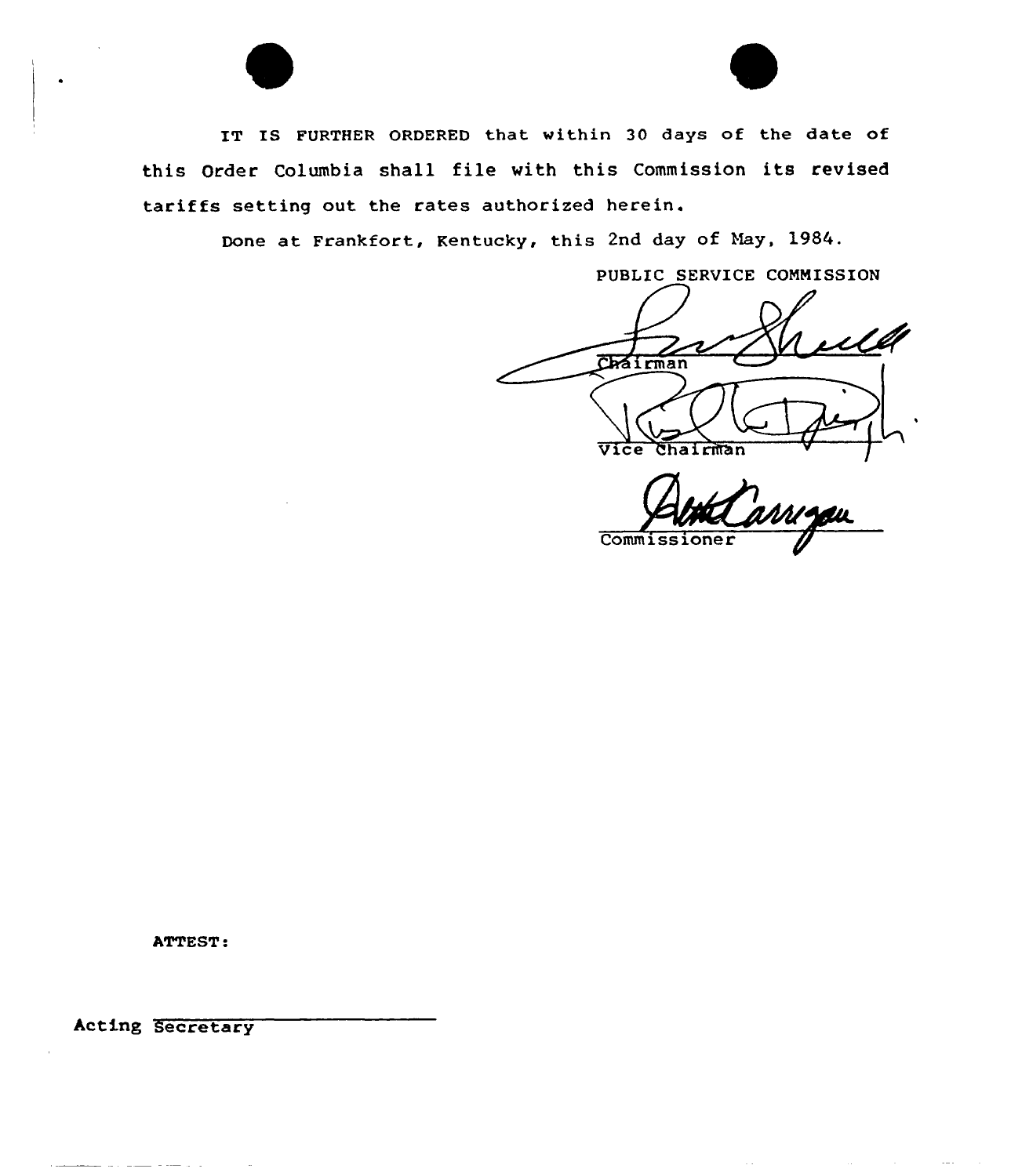



### APPENDIX

APPENDIX TO AN ORDER OF THE KENTUCKY PUBLIC SERVICE COMMISSION IN CASE NO. 8738-I DATED 5/2/4

The following rates and charges are prescribed for the customers served by Columbia Gas of Kentucky, Inc. All other rates and charges not specifically mentioned herein shall remain the same as those in effeet under authority of this Commission prior to the date of this Order.

### GENERAL SERVICE RATE SCHEDULE — GS Residential

Commodity Charge:<br>First 50 Mcf per month @ \$5.578 per Mcf<br>All Over 50 Mcf per month @ \$5.394 per Mcf 50 Mcf per month @ \$5.394 per Mcf

GENERAL SERVICE RATE SCHEDULE — GS-Commercial and Industrial

Commodity Charge:<br>
First 200 Mcf per month @ \$5.810 per Mcf<br>
All Over 200 Mcf per month @ \$5.663 per Mcf 200 Mcf per month  $e$  \$5.663 per Mcf

RATE SCHEDULE FC-1

FIRM AND CURTAILABLE GAS SERVICE - OPTIONAL

Firm Volume (Daily Firm Volume Times Number of Days in Month)

First  $1,000$  Mcf per month  $0.55.731$  per Mcf Over 1,000 Mcf per month @ \$5.681 per Mcf

Curtailable Volume \$5.532 per Mcf of Curtailable Volume of gas delivered hereunder each billing month.

## AVAILABILITY OF EXCESS GAS

In the event Buyer shall desire to purchase on any day gas in excess of Buyer's specified Maximum Daily Volume, Buyer shall inform the Seller and if the Seller is able to<br>provide such excess gas required by Buyer from its such excess gas required by Buyer from its operations, Seller shall make such excess gas available at the rate of \$5.532 per Mcf.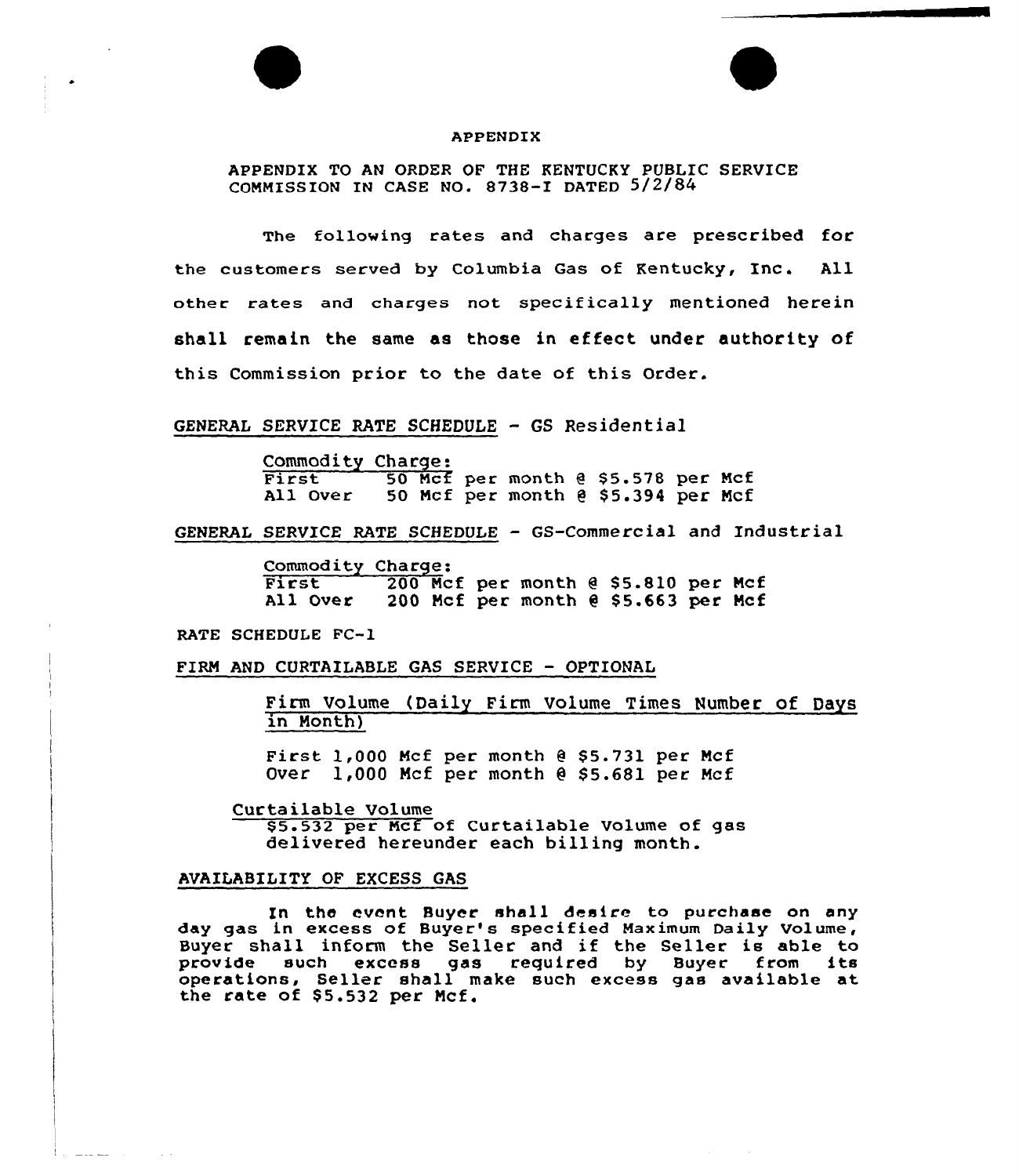



If such excess gas cannot be made available to Buyer from Seller's own operations, Seller may comply with such request<br>to the extent that excess gas is temporarily available from Seller's gas supplier, in order to provide gas which otherwise would not be available. Such excess volume taken shall be paid for at the rate of \$4.86 per Mcf.

On any day when Buyer has been notified to curtail deliveries, Buyer may request excess gas and to the extent such excess gas can be obtained from Seller's supplier, Buyer shall pay Seller at the rate of \$4.86 per Mcf for all such volumes taken which would otherwise not be available.

RATE SCHEDULE FI-1 FIRM AND INTERRUPTIBLE GAS SERVICE — OPTIONAL

## Daily Firm Volume

First  $5,000$  Mcf per month  $0$  \$5.656 per Mcf Over 5,000 Mcf per month @ \$5.625 per Mcf

Daily Interruptible Volume

\$5.445 per Mcf of Daily Interruptible Volume of gas delivered hereunder each billing month.

### AVAILABILITY OF EXCESS GAS

In the event Buyer shall desire to purchase on any day gas in excess of Buyer's specified Maximum Daily Volume, Buyer shall inform the Seller and if the Seller is able to provide such excess gas required by Buyer from its such excess gas required by Buyer from its operations, Seller shall make such excess gas available at the rate of  $$5.445$  per Mcf.

If such excess gas cannot be made available to Buyer from Seller's own operations, Seller may comply with such request to the extent that excess gas is temporarily available from Seller's gas supplier, in order to provide gas which<br>otherwise would not be available. Such excess volume taken otherwise would not be available. shall be paid for at the rate of  $$4.86$  per Mcf.

On any day when Buyer has been notified to curtail deliveries, Buyer may request excess gas and to the extent such excess gas can be obtained from Seller's supplier, Buyer shall pay Seller at the rate of \$4.86 per Mcf for all such volumes taken which would otherwise not be available.